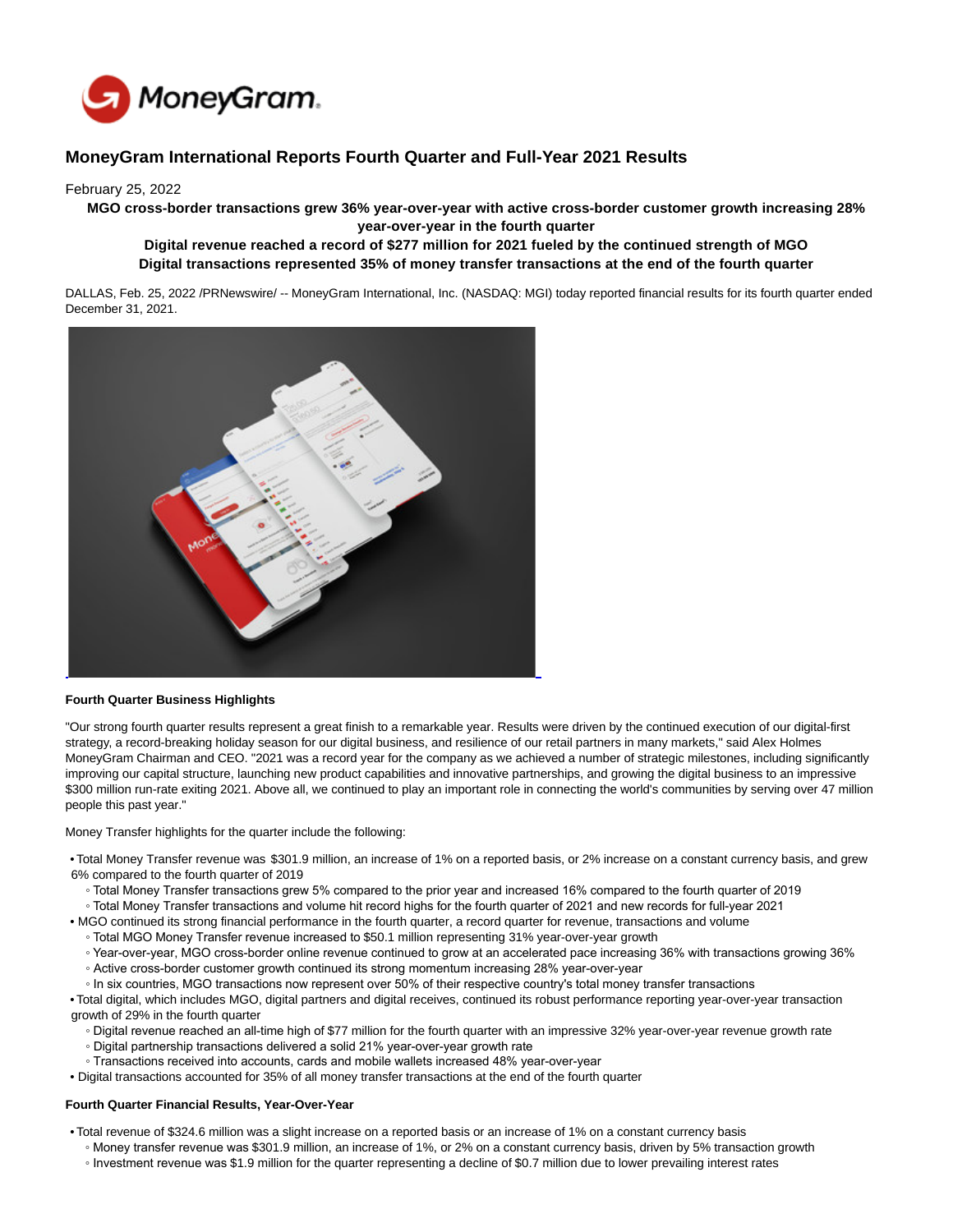- Gross Profit was \$154.0 million an increase of \$1.9 million driven by the continued shift in mix to higher margin MGO business
- Total operating expenses were \$137.4 million, an increase of \$16.6 million or 14% including:
	- Transaction and Operations Support expenses increased \$28.3 million which was driven by:
		- The absence of the \$8.5 million Ripple net benefit generated in the fourth quarter of 2020
		- **A \$13.8 million increase in legal reserves**
	- Compensation and Benefits was \$52.8 million, a decrease of \$8.1 million as the Company began recognizing the full benefits from its restructuring in 2021

• Operating Income was \$16.6 million, a decrease of \$14.7 million driven by the absence of \$8.5 million of Ripple net benefit and a \$13.8 million increase in legal reserves

• Net Income of \$4.2 million driven by an \$11.2 million reduction in interest expense due to the Company's debt refinancing in the third quarter offset by the \$13.8 million increase in legal reserves

- Diluted earnings per share was \$0.04
- Diluted adjusted earnings per share was \$0.22
- Adjusted EBITDA decreased 6% to \$61.0 million, or 4% on a constant currency basis

◦ Adjusted EBITDA, excluding the \$8.5 million in Ripple incentives in the fourth quarter of 2020, was 9% higher year-over-year

• Adjusted Free Cash Flow was \$30.8 million, an increase of \$11.5 million driven by a \$14.7 million reduction in cash interest expense and a \$3.9 million decrease in agent cash sign-on bonus payments

### **Full-Year Financial Results, Year-Over-Year**

• Total revenue of \$1,283.6 million was an increase of 5% on a reported basis or an increase of 4% on a constant currency basis

- Money transfer revenue was \$1,188.3 million, an increase of 8%, or 6% on a constant currency basis, driven by 10% transaction growth
- Investment revenue was \$7.8 million for the year representing a decline of \$12.2 million due to lower prevailing interest rates
- Gross Profit was \$599.5 million an increase of \$35.3 million driven by the continued shift in mix to higher margin MGO business
- Total operating expenses were \$525.8 million, an increase of \$64.6 million or 14% including:
	- Transaction and Operations Support expenses increased \$67.5 million or 60% which was driven by:
		- The absence of the \$38.3 million Ripple net benefit generated in 2020
		- The absence of the \$6.3 million foreign exchange gain generated in the third quarter of 2020
		- A \$13.8 million increase in legal reserves
- Compensation and Benefits was \$227.8 million, an increase of \$4.0 million driven by the 2021 Organizational Realignment that resulted in \$9.4 million of restructuring expenses
- Operating Income was \$73.7 million, a decrease of \$29.3 million driven by the factors described above
- Net loss of \$37.9 million was partly due to a non-recurring \$44.1 million debt extinguishment expense related to the Company's debt refinancing completed in the third quarter of 2021 and \$13.8 million increase in legal reserves
- Diluted loss per share was \$0.42
- Diluted adjusted earnings per share was \$0.34
- Adjusted EBITDA decreased 8% to \$222.2 million, or 12% on a constant currency basis
	- Adjusted EBITDA, excluding the \$38.3 million in Ripple incentives, was 10% higher year-over-year

Holmes concluded, "Our disciplined focus on customer acquisition, cross-border payments innovation, and customer experience enhancements are reflected in the results and remain fundamental to our growth strategy in the exciting year ahead."

### **Balance Sheet and Liquidity**

- Cash and cash equivalents were \$155.2 million as of December 31, 2021, compared to \$196.1 million as of December 31, 2020
- Fourth quarter interest expense was \$11.7 million, a decrease of \$11.2 million or a decline of 49% compared to the fourth quarter of 2020 due to the Company's third quarter debt refinancing
- Capital expenditures were \$10.0 million, a decrease of \$0.2 million compared to the fourth quarter of 2020

#### **Recent Updates**

As recently announced, MoneyGram entered into a definitive agreement under which funds affiliated with Madison Dearborn Partners will acquire all outstanding shares of MoneyGram for \$11.00 per share in an all-cash transaction valued at approximately \$1.8 billion.

The transaction is expected to close in the fourth quarter of 2022, subject to customary closing conditions, including approval by MoneyGram shareholders and receipt of regulatory approvals, including required approvals in various jurisdictions related to money transmitter licenses.

### **About MoneyGram International, Inc.**

MoneyGram International, Inc. (NASDAQ: MGI), a global leader in the evolution of digital P2P payments, delivers innovative financial solutions to connect the world's communities. With a purpose-driven strategy to mobilize the movement of money, a strong culture of fintech innovation, and leading customer-centric capabilities, MoneyGram has grown to serve over 150 million people in the last five years. The Company leverages its modern, mobile, and API-driven platform and collaborates with the world's top brands to serve consumers through its direct-to-consumer digital channel, global retail network, and embedded finance business for enterprise customers. MoneyGram is also a leader in pioneering cross-border payment innovation and blockchain-enabled settlement. For more information, please visit in moneygram.com, follow @MoneyGram on social media, and explore the website and mobile app throug[h moneygram.com.](http://moneygram.com/)

### **Forward-Looking Statements**

This communication contains forward-looking statements which are protected as forward-looking statements under the Private Securities Litigation Reform Act of 1995 that are not limited to historical facts, but reflect MoneyGram's current beliefs, expectations or intentions regarding future events and speak only as of the date they are made. Words such as "may," "might," "will," "could," "should," "would," "expect," "plan," "project," "intend," "anticipate," "believe," "estimate," "predict," "potential," "pursuant," "target," "forecast," "outlook," "continue," "currently," and similar expressions are intended to identify such forward-looking statements. The statements in this communication that are not historical statements are forward-looking statements within the meaning of the federal securities laws. Specific forward-looking statements include, among others, statements regarding the Company's projected results of operations and specific factors expected to impact the Company's results of operations. Forward-looking statements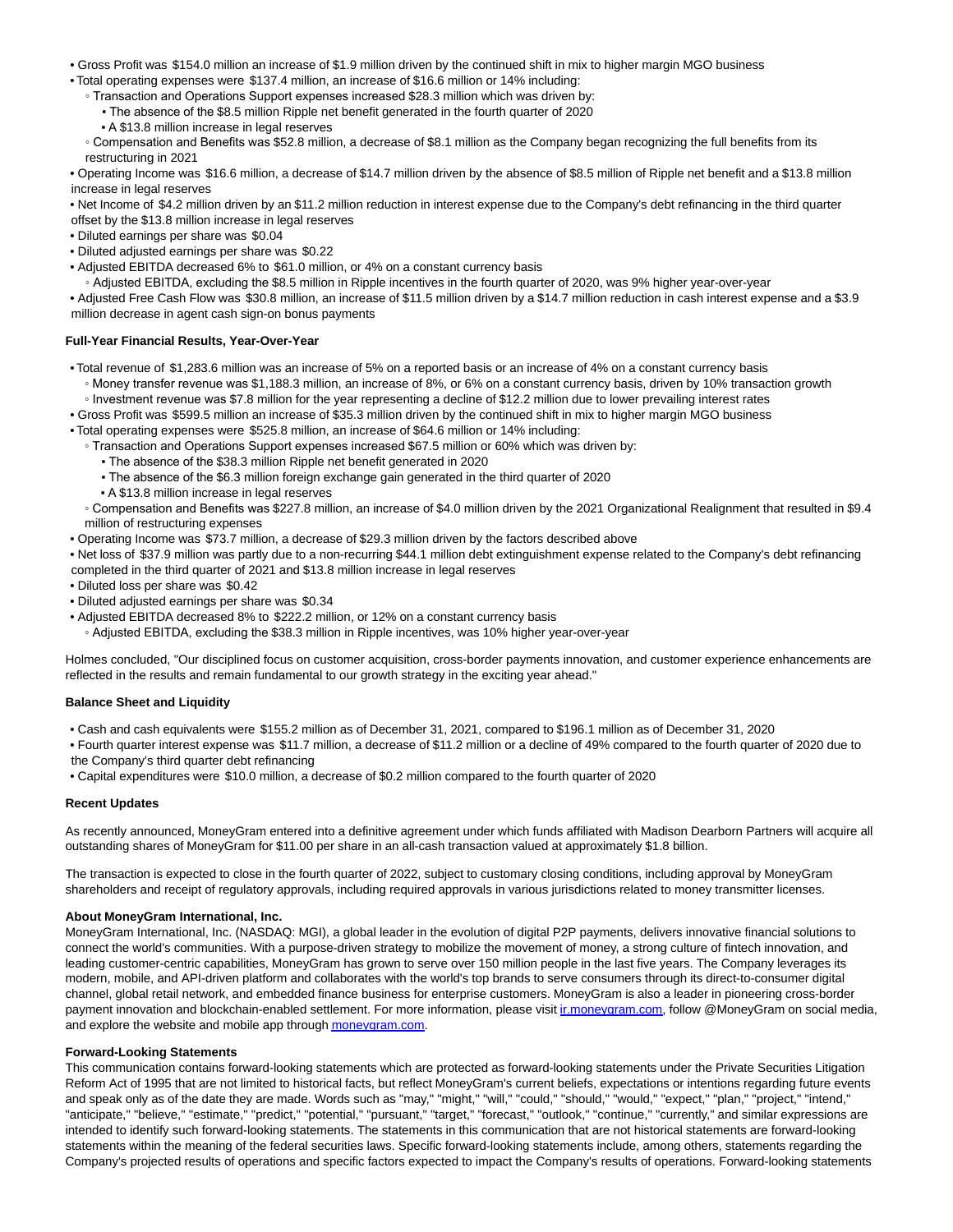are subject to numerous risks and uncertainties that are difficult to predict and many of which are beyond MoneyGram's control, which could cause actual results to differ materially from the results expressed or implied by the statements.

These risks and uncertainties include, but are not limited to:

- the impact of the COVID-19 pandemic or future pandemics on our business, including the potential work stoppages, lockdowns, shelter-in-place, or restricted movement guidelines, service delays and lower consumer and commercial activity;
- our ability to compete effectively;
- our ability to maintain key agent or biller relationships, or a reduction in business or transaction volume from these relationships, including with our largest agent, Walmart, through its introduction of additional competing white label money transfer products or otherwise;
- our ability to continue to grow our Digital Channel, including through our direct-to-consumer digital business, MoneyGram Online;
- a security or privacy breach in systems, networks or databases on which we rely;
- current and proposed regulations addressing consumer privacy and data use and security;
- our ability to manage fraud risks from consumers or agents;
- the ability of us and our agents to comply with U.S. and international laws and regulations;
- litigation and regulatory proceedings involving us or our agents and other commercial relationships, which could result in material settlements, fines or penalties, revocation of required licenses or registrations, termination of contracts, other administrative actions or lawsuits and negative publicity;
- disruptions to our computer systems and data centers and our ability to effectively operate and adapt our technology;
- the ability of us and our agents to maintain adequate banking relationships;
- our ability to successfully develop and timely introduce new and enhanced products and services and our investments in new products, services or infrastructure changes;
- our high degree of leverage and substantial debt service obligations, significant debt covenant requirements and our ability to comply with such requirements;
- our below investment-grade credit rating;
- our ability to maintain sufficient capital;
- weakness in economic conditions, in both the U.S. and global markets;
- the financial health of certain European countries or the secession of a country from the European Union;
- a significant change, material slow down or complete disruption of international migration patterns;
- our ability to manage risks associated with our international sales and operations, including exchange rates among currencies;
- our offering of money transfer services through agents in regions that are politically volatile or, in a limited number of cases, that may be subject to certain OFAC restrictions;
- major bank failure or sustained financial market illiquidity, or illiquidity at our clearing, cash management and custodial financial institutions;
- changes in tax laws or unfavorable outcomes of tax positions we take, or a failure by us to establish adequate reserves for tax events;
- our ability to manage credit risks from our agents and official check financial institution customers;
- our ability to adequately protect our brand and intellectual property rights and to avoid infringing on the rights of others;
- our ability to manage risks related to the operation of retail locations and the acquisition or start-up of businesses;
- any restructuring actions and cost reduction initiatives that we undertake may not deliver the expected results and these actions may adversely affect our business;
- our capital structure;
- risks relating to the proposed Merger (as defined in the form 8-K filed on February 15, 2022), including the possibility that the consummation of the Merger could be delayed or not completed, and the effect of announcement or pendency of the Merger on our business; and
- the risks and uncertainties described in the "Risk Factors" and "Management's Discussion and Analysis of Financial Condition and Results of Operations" sections of MoneyGram's public period reports filed with the U.S. Securities and Exchange Commission (the SEC), including MoneyGram's annual report on Form 10-K for the year ended December 31, 2020, and subsequent quarterly reports on Form 10-Q.

Additional information concerning factors that could cause actual results to differ materially from those in the forward-looking statements is contained from time to time in MoneyGram's SEC filings. MoneyGram's SEC filings may be obtained by contacting MoneyGram, through MoneyGram's web site at [ir.moneygram.com o](http://ir.moneygram.com/)r through the SEC's Electronic Data Gathering and Analysis Retrieval System ("EDGAR") a[t www.sec.gov.](https://c212.net/c/link/?t=0&l=en&o=3455351-1&h=1697432794&u=http%3A%2F%2Fwww.sec.gov%2F&a=www.sec.gov) MoneyGram undertakes no obligation to publicly update or revise any forward-looking statement.

### **Non-GAAP Measures**

In addition to results presented in accordance with accounting principles generally accepted in the United States (GAAP), this news release and related tables include certain non-GAAP financial measures, including a presentation of EBITDA (earnings before interest, taxes, depreciation and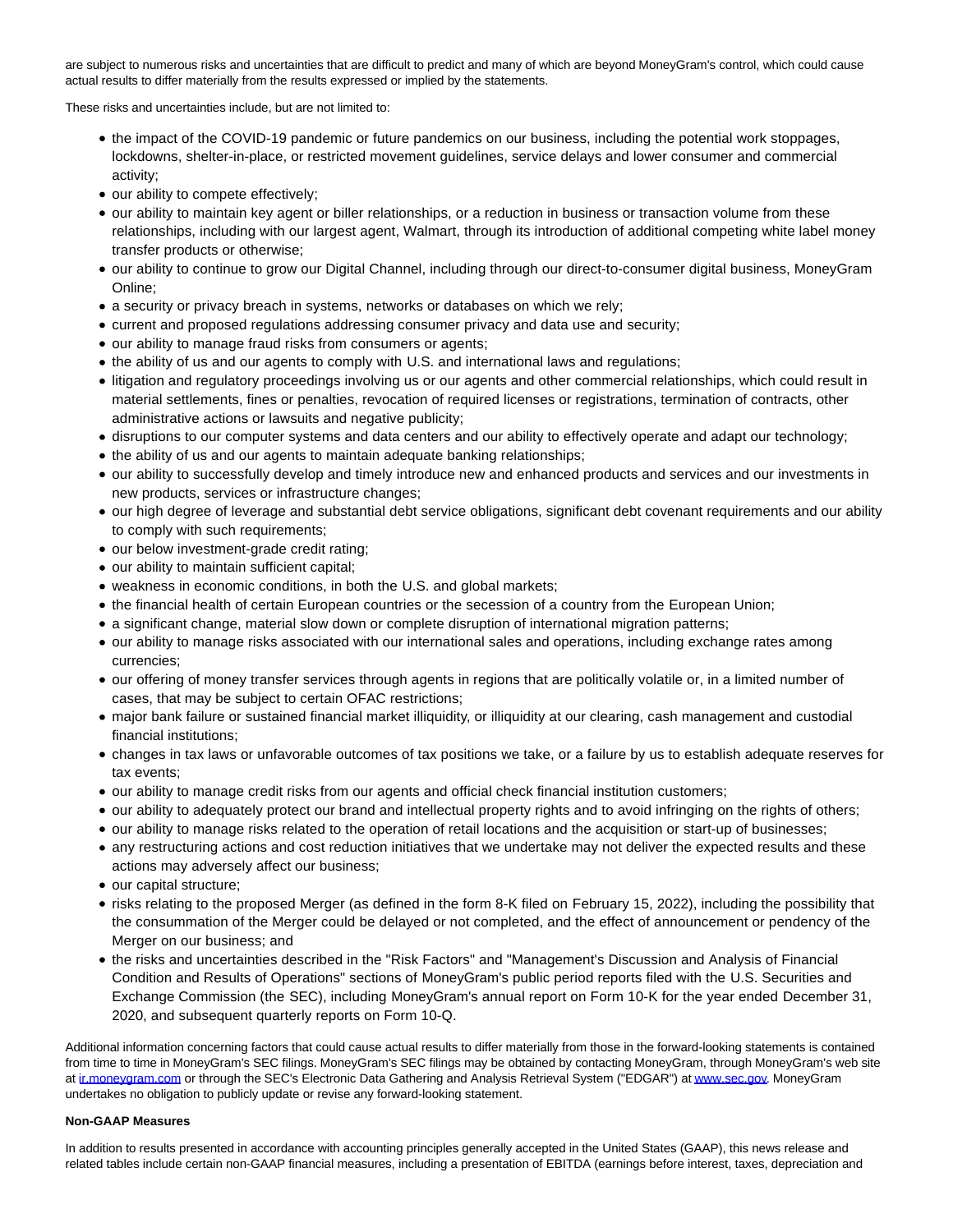amortization, including agent signing bonus amortization), Adjusted EBITDA (EBITDA adjusted for certain significant items), Adjusted EBITDA margin, Adjusted Free Cash Flow (Adjusted EBITDA less cash interest, cash taxes and cash payments for capital expenditures and agent signing bonuses), constant currency measures (which assume that amounts denominated in foreign currencies are translated to the U.S. dollar at rates consistent with those in the prior year), diluted adjusted income (loss) per share and adjusted net income. In addition, we present gross profit for our two reporting segments. The following tables include a full reconciliation of non-GAAP financial measures to the related GAAP financial measures. The equivalent GAAP financial measures for projected results are not provided, and projected results do not reflect the potential impact of certain non-GAAP adjustments, which include (but in future periods, may not be limited to) stock-based, contingent and incentive compensation costs; compliance enhancement program costs; direct monitor costs; legal and contingent matter costs; restructuring and reorganization costs; currency changes; and the tax effect of such items. We cannot reliably predict or estimate if and when these types of costs, adjustments or changes may occur or their impact to our financial statements. Accordingly, a reconciliation of the non-GAAP financial measures to the equivalent GAAP financial measures for projected results is not available.

We believe that these non-GAAP financial measures provide useful information to investors because they are an indicator of the strength and performance of ongoing business operations. These calculations are commonly used as a basis for investors, analysts and other interested parties to evaluate and compare the operating performance and value of companies within our industry. Finally, EBITDA, Adjusted EBITDA, Adjusted EBITDA margin, Adjusted Free Cash Flow, constant currency, diluted adjusted income (loss) per share and adjusted net income (loss) figures are financial and performance measures used by management in reviewing results of operations, forecasting, allocating resources or establishing employee incentive programs. Although MoneyGram believes the above non-GAAP financial measures enhance investors' understanding of its business and performance, these non-GAAP financial measures should not be considered in isolation or as substitutes for the accompanying GAAP financial measures.

### **Description of Tables**

| Table One         |        | - Condensed Consolidated Statements of Operations                         |
|-------------------|--------|---------------------------------------------------------------------------|
| Table Two         |        | - Segment Results                                                         |
| Table Three       | $\sim$ | Reconciliation of Certain Non-GAAP Measures to Relevant GAAP Measures -   |
|                   |        | EBITDA, Adjusted EBITDA, Adjusted EBITDA Margin and Adjusted Free Cash    |
|                   |        | Flow                                                                      |
| Table Four        |        | - Reconciliation of Certain Non-GAAP Measures to Relevant GAAP Measures - |
|                   |        | Adjusted Net Income and Adjusted Diluted EPS                              |
| <b>Table Five</b> |        | - Condensed Consolidated Balance Sheets                                   |
| Table Six         |        | - Condensed Consolidated Statements of Cash Flows                         |

## **CONTACTS**

| Investor Relations:             | Media Relations:    |
|---------------------------------|---------------------|
| 214-979-1400                    | Stephen Reiff       |
| InvestorRelations@moneygram.com | media@moneygram.com |

### **TABLE ONE MONEYGRAM INTERNATIONAL, INC. CONDENSED CONSOLIDATED STATEMENTS OF OPERATIONS (Unaudited)**

| (Amounts in millions, except<br>percentages and                     | <b>Three Months Ended</b><br>December 31, |         | 2021 vs   | <b>Year Ended</b><br>December 31, | 2021 vs   |            |
|---------------------------------------------------------------------|-------------------------------------------|---------|-----------|-----------------------------------|-----------|------------|
| per share data)                                                     | 2021                                      | 2020    | 2020      | 2021                              | 2020      | 2020       |
| <b>REVENUE</b>                                                      |                                           |         |           |                                   |           |            |
| Fee and other revenue                                               | \$<br>322.7                               | \$320.7 | \$<br>2.0 | \$1,275.8                         | \$1,197.2 | \$<br>78.6 |
| Investment revenue                                                  | 1.9                                       | 2.6     | (0.7)     | 7.8                               | 20.0      | (12.2)     |
| Total revenue                                                       | 324.6                                     | 323.3   | 1.3       | 1,283.6                           | 1,217.2   | 66.4       |
| Total revenue change, as reported<br>Total revenue change, constant | $-$ %                                     | $-$ %   |           | 5%                                | $(5)\%$   |            |
| currency                                                            | $1\%$                                     | (2)%    |           | 4%                                | $(6)\%$   |            |
| <b>COST OF REVENUE</b>                                              |                                           |         |           |                                   |           |            |
| Commissions and other fee expense                                   | 156.9                                     | 157.7   | (0.8)     | 622.7                             | 603.6     | 19.1       |
| Investment commissions expense                                      | 0.2                                       | 0.2     |           | 0.9                               | 3.6       | (2.7)      |
| Direct transaction expense                                          | 13.5                                      | 13.3    | 0.2       | 60.5                              | 45.8      | 14.7       |
| Total cost of revenue                                               | 170.6                                     | 171.2   | (0.6)     | 684.1                             | 653.0     | 31.1       |
| <b>GROSS PROFIT</b>                                                 | 154.0                                     | 152.1   | 1.9       | 599.5                             | 564.2     | 35.3       |
| <b>OPERATING EXPENSES</b>                                           |                                           |         |           |                                   |           |            |
| Compensation and benefits                                           | 52.8                                      | 60.9    | (8.1)     | 227.8                             | 223.8     | 4.0        |
| Transaction and operations support (1)                              | 56.3                                      | 28.0    | 28.3      | 179.1                             | 111.6     | 67.5       |
| Occupancy, equipment and supplies                                   | 14.8                                      | 16.7    | (1.9)     | 61.9                              | 61.4      | 0.5        |
| Depreciation and amortization                                       | 13.5                                      | 15.2    | (1.7)     | 57.0                              | 64.4      | (7.4)      |
| Total operating expenses                                            | 137.4                                     | 120.8   | 16.6      | 525.8                             | 461.2     | 64.6       |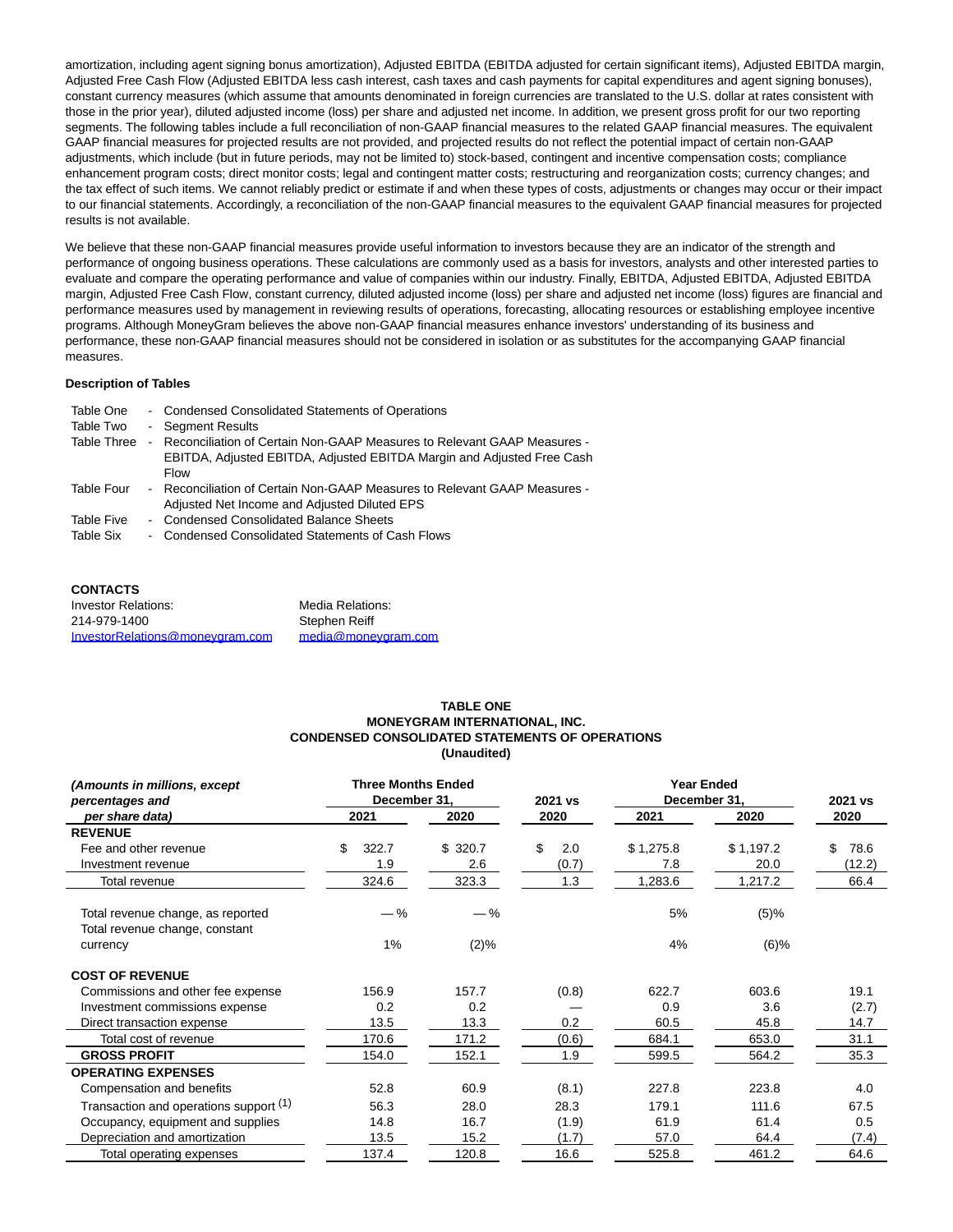| <b>OPERATING INCOME</b>                                                                                         |          | 16.6         |          | 31.3         | (14.7)                       | 73.7                   |          | 103.0            | (29.3)                    |
|-----------------------------------------------------------------------------------------------------------------|----------|--------------|----------|--------------|------------------------------|------------------------|----------|------------------|---------------------------|
| Other expenses                                                                                                  |          |              |          |              |                              |                        |          |                  |                           |
| Interest expense                                                                                                |          | 11.7         |          | 22.9         | (11.2)                       | 69.5                   |          | 92.4             | (22.9)                    |
| Loss on early extinguishment of debt                                                                            |          | 0.2          |          |              | 0.2                          | 44.1                   |          |                  | 44.1                      |
| Other non-operating expense                                                                                     |          | 0.9          |          | 1.1          | (0.2)                        | 3.7                    |          | 4.5              | (0.8)                     |
| Total other expenses                                                                                            |          | 12.8         |          | 24.0         | (11.2)                       | 117.3                  |          | 96.9             | 20.4                      |
| Income (loss) before income taxes                                                                               |          | 3.8          |          | 7.3          | (3.5)                        | (43.6)                 |          | 6.1              | (49.7)                    |
| Income tax (benefit) expense                                                                                    |          | (0.4)        |          |              | (0.4)                        | (5.7)                  |          | 14.0             | (19.7)                    |
| <b>NET INCOME (LOSS)</b>                                                                                        |          | 4.2          |          | 7.3          | \$<br>(3.1)                  | \$<br>(37.9)           |          | (7.9)            | (30.0)                    |
| <b>EARNINGS (LOSS) PER COMMON</b><br><b>SHARE</b><br><b>Basic</b><br><b>Diluted</b>                             | \$<br>\$ | 0.04<br>0.04 | \$<br>\$ | 0.09<br>0.08 | \$<br>(0.05)<br>\$<br>(0.04) | \$ (0.42)<br>\$ (0.42) | \$<br>\$ | (0.10)<br>(0.10) | \$ (0.32)<br>\$<br>(0.32) |
| Weighted-average outstanding<br>common<br>shares and equivalents used in<br>computing (loss) earnings per share |          |              |          |              |                              |                        |          |                  |                           |
| <b>Basic</b>                                                                                                    |          | 95.6         |          | 77.9         | 17.7                         | 89.7                   |          | 77.8             | 11.9                      |
| <b>Diluted</b>                                                                                                  |          | 99.6         |          | 88.8         | 10.8                         | 89.7                   |          | 77.8             | 11.9                      |

(1) The year ended December 31, 2020 includes Ripple market development fees of \$50.2 million, partially offset by related transaction and trading expenses of \$11.9 million.

### **TABLE TWO MONEYGRAM INTERNATIONAL, INC. SEGMENT RESULTS (Unaudited)**

#### **Global Funds Transfer**

|                                                                                       |         | <b>Three Months Ended</b><br>December 31. | 2021 vs     | <b>Year Ended</b><br>December 31. | 2021 vs    |    |       |
|---------------------------------------------------------------------------------------|---------|-------------------------------------------|-------------|-----------------------------------|------------|----|-------|
| (Amounts in millions, except percentages)                                             | 2021    | 2020                                      | 2020        | 2021                              | 2020       |    | 2020  |
| Money transfer revenue                                                                | \$301.9 | \$298.1                                   | 3.8<br>\$.  | .188.3<br>\$.                     | \$1,104.7  | \$ | 83.6  |
| Bill payment revenue                                                                  | 9.4     | 11.0                                      | (1.6)       | 40.5                              | 46.2       |    | (5.7) |
| Total revenue                                                                         | \$311.3 | \$309.1                                   | \$<br>2.2   | 1,228.8<br>\$                     | \$1,150.9  | \$ | 77.9  |
| Cost of revenue                                                                       | \$170.4 | \$171.0                                   | (0.6)<br>\$ | 683.2<br>\$                       | S<br>649.3 | S  | 33.9  |
| Gross profit                                                                          | \$140.9 | \$<br>138.1                               | 2.8         | 545.6                             | 501.6      |    | 44.0  |
| Money transfer revenue change, as reported<br>Money transfer revenue change, constant | 1%      | 4%                                        |             | 8%                                | $(2)\%$    |    |       |
| currency                                                                              | 2%      | 2%                                        |             | 6%                                | $(2)\%$    |    |       |

### **Financial Paper Products**

|                                           |              | <b>Three Months Ended</b> |      |         |       |              |      | <b>Year Ended</b> |      |         |        |
|-------------------------------------------|--------------|---------------------------|------|---------|-------|--------------|------|-------------------|------|---------|--------|
|                                           | December 31. |                           |      | 2021 vs |       | December 31. |      |                   |      | 2021 vs |        |
| (Amounts in millions, except percentages) | 2021         |                           | 2020 |         | 2020  |              | 2021 |                   | 2020 |         | 2020   |
| Money order revenue                       | 9.9          |                           | 10.1 |         | (0.2) |              | 40.9 |                   | 43.4 |         | (2.5)  |
| Official check revenue                    | 3.4          |                           | 4.1  |         | (0.7) |              | 13.9 |                   | 22.9 |         | (9.0)  |
| Total revenue                             | 13.3         |                           | 14.2 |         | (0.9) |              | 54.8 |                   | 66.3 |         | (11.5) |
| Investment commissions expense            | 0.2          |                           | 0.3  |         | (0.1) |              | 0.9  |                   | 3.7  |         | (2.8)  |
| Gross profit <sup>(1)</sup>               | 13.1         |                           | 13.9 |         | (0.8) |              | 53.9 |                   | 62.6 |         | (8.7)  |

(1) In periods of extremely low interest rates, it is possible for commissions to be close to zero, resulting in abnormally high gross margin.

### **TABLE THREE MONEYGRAM INTERNATIONAL, INC. RECONCILIATION OF CERTAIN NON-GAAP MEASURES TO RELEVANT GAAP MEASURES EBITDA, ADJUSTED EBITDA, ADJUSTED EBITDA MARGIN AND ADJUSTED FREE CASH FLOW (Unaudited)**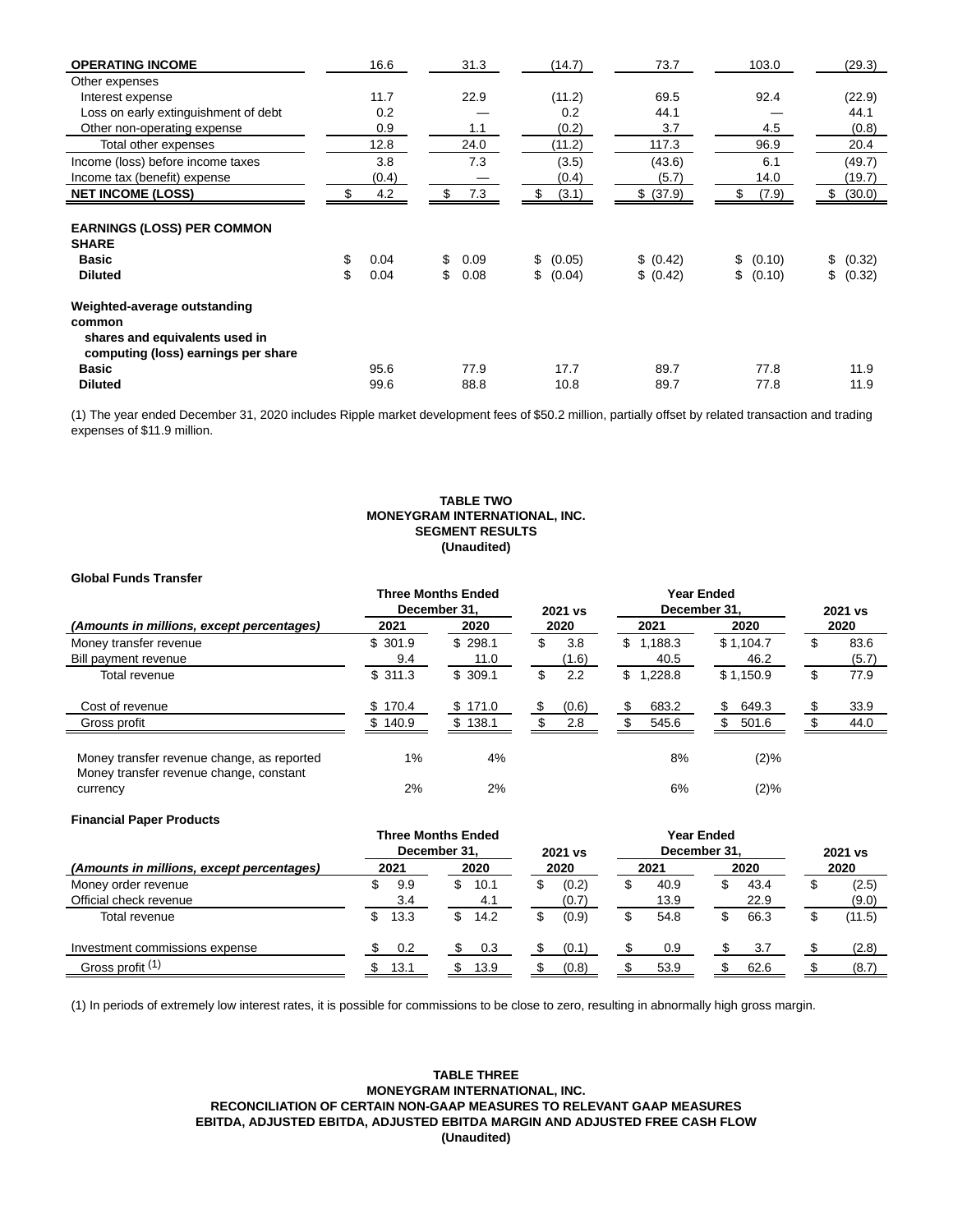|                                                    |              | <b>Three Months Ended</b> |             | <b>Year Ended</b> |             |    |         |              |
|----------------------------------------------------|--------------|---------------------------|-------------|-------------------|-------------|----|---------|--------------|
|                                                    | December 31, |                           | 2021 vs     |                   | December 31 |    |         | 2021 vs      |
| (Amounts in millions, except percentages)          | 2021         | 2020                      | 2020        |                   | 2021        |    | 2020    | 2020         |
| (Loss) income before income taxes                  | \$<br>3.8    | \$<br>7.3                 | \$<br>(3.5) | \$                | (43.6)      | \$ | 6.1     | \$<br>(49.7) |
| Interest expense                                   | 11.7         | 22.9                      | (11.2)      |                   | 69.5        |    | 92.4    | (22.9)       |
| Depreciation and amortization                      | 13.5         | 15.2                      | (1.7)       |                   | 57.0        |    | 64.4    | (7.4)        |
| Signing bonus amortization                         | 13.6         | 14.8                      | (1.2)       |                   | 56.4        |    | 54.5    | 1.9          |
| <b>EBITDA</b>                                      | 42.6         | 60.2                      | (17.6)      |                   | 139.3       |    | 217.4   | (78.1)       |
| Significant items impacting EBITDA:                |              |                           |             |                   |             |    |         |              |
| Legal and contingent matters                       | 14.0         |                           | 14.0        |                   | 14.1        |    | 0.6     | 13.5         |
| Stock-based, contingent and incentive compensation | 2.4          | 1.5                       | 0.9         |                   | 7.3         |    | 6.6     | 0.7          |
| Restructuring and reorganization costs             | 1.1          |                           | 1.1         |                   | 9.4         |    | 1.0     | 8.4          |
| Compliance enhancement program                     | 0.7          | 0.7                       |             |                   | 2.9         |    | 4.4     | (1.5)        |
| Direct monitor costs                               |              | 2.1                       | (2.1)       |                   | 4.9         |    | 11.0    | (6.1)        |
| Loss on early extinguishment of debt               | 0.2          |                           | 0.2         |                   | 44.1        |    |         | 44.1         |
| Severance and related costs                        |              | 0.1                       | (0.1)       |                   | 0.2         |    | 0.3     | (0.1)        |
| <b>Adjusted EBITDA</b>                             | \$<br>61.0   | \$<br>64.6                | \$<br>(3.6) |                   | \$222.2     |    | \$241.3 | \$<br>(19.1) |
| Adjusted EBITDA margin (1)                         | 18.8%        | 20.0%                     | (1.2)%      |                   | 17.3%       |    | 19.8%   | $(2.5)\%$    |
| Adjusted EBITDA change, as reported                | $(6)$ %      |                           |             |                   | $(8)\%$     |    |         |              |
| Adjusted EBITDA change, constant currency          |              |                           |             |                   |             |    |         |              |
| adjusted                                           | (4)%         |                           |             |                   | (12)%       |    |         |              |
| <b>Adjusted EBITDA</b>                             | \$<br>61.0   | \$<br>64.6                | \$<br>(3.6) |                   | \$222.2     |    | \$241.3 | \$<br>(19.1) |
| Cash payments for interest                         | (5.2)        | (19.9)                    | 14.7        |                   | (51.8)      |    | (77.5)  | 25.7         |
| Cash (payments) refunds for taxes, net             | (5.2)        | (1.5)                     | (3.7)       |                   | (5.7)       |    | 1.8     | (7.5)        |
| Cash payments for capital expenditures             | (10.0)       | (10.2)                    | 0.2         |                   | (41.4)      |    | (40.8)  | (0.6)        |
| Cash payments for agent signing bonuses            | (9.8)        | (13.7)                    | 3.9         |                   | (36.0)      |    | (58.7)  | 22.7         |
| <b>Adjusted Free Cash Flow</b>                     | \$<br>30.8   | \$<br>19.3                | 11.5<br>\$  | \$                | 87.3        | \$ | 66.1    | \$<br>21.2   |

(1) Adjusted EBITDA margin is calculated as Adjusted EBITDA divided by total revenue.

### **TABLE FOUR MONEYGRAM INTERNATIONAL, INC. RECONCILIATION OF CERTAIN NON-GAAP MEASURES TO RELEVANT GAAP MEASURES ADJUSTED NET INCOME AND ADJUSTED DILUTED EPS (Unaudited)**

|                                                                       | <b>Three Months Ended</b><br>December 31, |       |      |       |      | <b>Year Ended</b><br>December 31, |    |        |  |
|-----------------------------------------------------------------------|-------------------------------------------|-------|------|-------|------|-----------------------------------|----|--------|--|
| (Amounts in millions, except per share data)                          |                                           | 2021  | 2020 |       | 2021 |                                   |    | 2020   |  |
| Net income (loss)                                                     | \$                                        | 4.2   | \$   | 7.3   | \$   | (37.9)                            | \$ | (7.9)  |  |
| Total adjustments (1)                                                 |                                           | 18.4  |      | 4.4   |      | 82.9                              |    | 23.9   |  |
| Tax impacts of adjustments (2)                                        |                                           | (1.0) |      | (1.0) |      | (15.9)                            |    | (5.5)  |  |
| Valuation allowance (3)                                               |                                           | 0.2   |      |       |      | 1.2                               |    | 11.3   |  |
| Adjusted net income                                                   | \$.                                       | 21.8  |      | 10.7  |      | 30.3                              | \$ | 21.8   |  |
| Diluted earnings (loss) per common share                              | \$                                        | 0.04  | \$   | 0.08  | \$   | (0.42)                            | \$ | (0.10) |  |
| Diluted adjustments per common share                                  |                                           | 0.18  |      | 0.04  |      | 0.76                              |    | 0.38   |  |
| Diluted adjusted earnings per common share                            |                                           | 0.22  | S.   | 0.12  |      | 0.34                              |    | 0.28   |  |
| Diluted weighted-average outstanding common shares<br>and equivalents |                                           | 99.6  |      | 88.8  |      | 89.7                              |    | 77.8   |  |

(1) See summary of adjustments in Table Three - EBITDA, Adjusted EBITDA, Adjusted EBITDA Margin and Adjusted Free Cash Flow.

(2) Tax rates used to calculate the tax expense impact are based on the nature and jurisdiction of each adjustment.

(3) Valuation allowance recorded for deferred tax assets existing at the beginning of the year.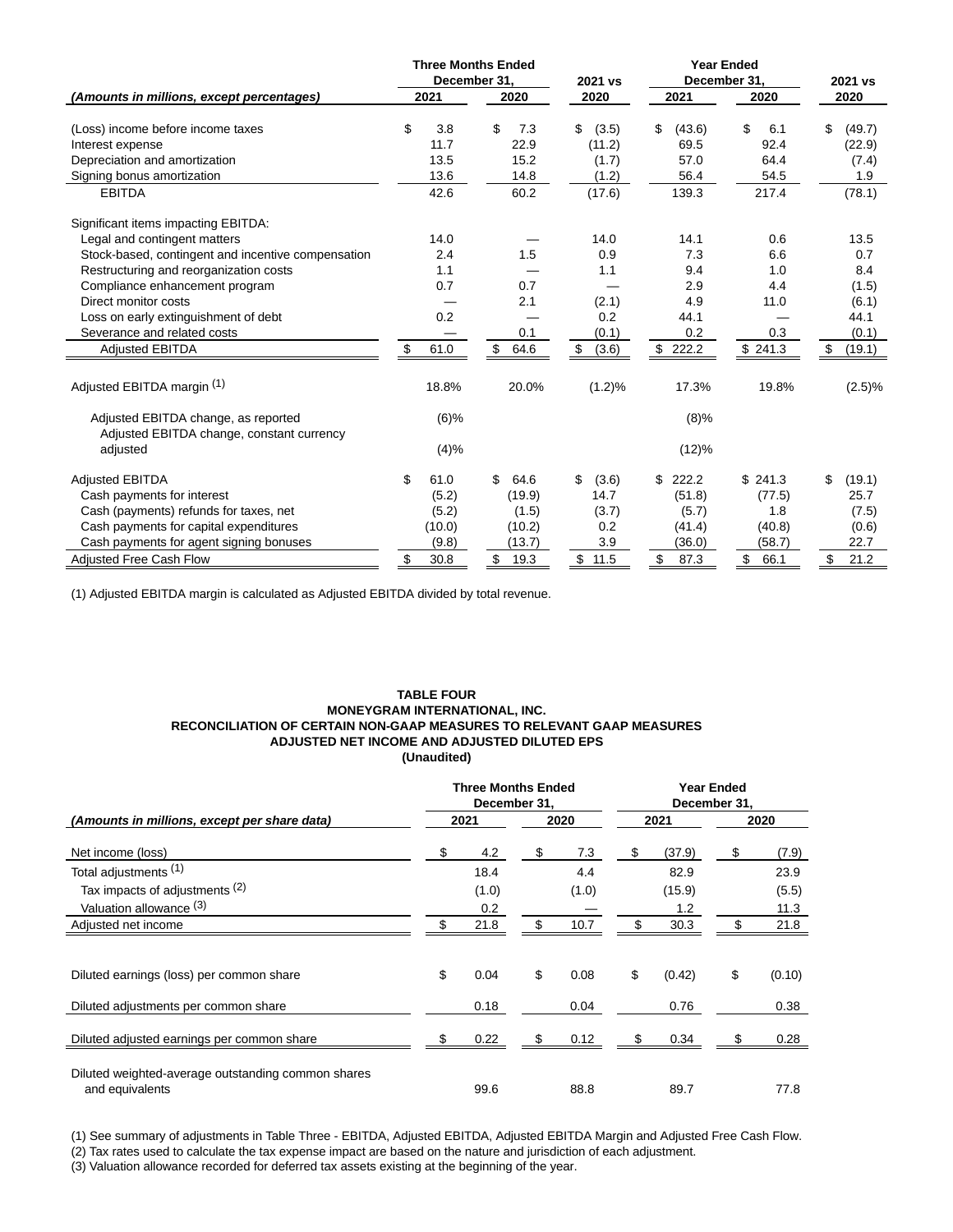### **TABLE FIVE MONEYGRAM INTERNATIONAL, INC. CONDENSED CONSOLIDATED BALANCE SHEETS (Unaudited)**

|                                                                                          | December 31,  | December 31, |            |  |
|------------------------------------------------------------------------------------------|---------------|--------------|------------|--|
| (Amounts in millions, except share data)                                                 | 2021          | 2020         |            |  |
| <b>ASSETS</b>                                                                            |               |              |            |  |
| Cash and cash equivalents                                                                | \$<br>155.2   | \$           | 196.1      |  |
| Settlement assets                                                                        | 3.591.4       |              | 3,702.9    |  |
| Property and equipment, net                                                              | 133.9         |              | 148.1      |  |
| Goodwill                                                                                 | 442.2         |              | 442.2      |  |
| Right-of-use assets                                                                      | 52.6          |              | 55.1       |  |
| Other assets                                                                             | 101.2         |              | 129.7      |  |
| Total assets                                                                             | \$<br>4,476.5 | \$           | 4,674.1    |  |
| <b>LIABILITIES</b>                                                                       |               |              |            |  |
| Payment service obligations                                                              | \$<br>3,591.4 | \$           | 3,702.9    |  |
| Debt, net                                                                                | 786.7         |              | 857.8      |  |
| Pension and other postretirement benefits                                                | 67.1          |              | 74.5       |  |
| Lease liabilities                                                                        | 56.3          |              | 59.1       |  |
| Accounts payable and other liabilities                                                   | 160.0         |              | 216.8      |  |
| <b>Total liabilities</b>                                                                 | 4,661.5       |              | 4,911.1    |  |
| <b>STOCKHOLDERS' DEFICIT</b>                                                             |               |              |            |  |
| Common stock, \$0.01 par value, 162,500,000 shares authorized, 92,305,011 and 72,530,770 |               |              |            |  |
| shares issued, 90,725,982 and 72,517,539 shares outstanding at December 31, 2021 and     |               |              |            |  |
| December 31, 2020, respectively                                                          | 0.9           |              | 0.7        |  |
| Additional paid-in capital                                                               | 1,400.3       |              | 1,296.0    |  |
| <b>Retained loss</b>                                                                     | (1,513.4)     |              | (1, 475.3) |  |
| Accumulated other comprehensive loss                                                     | (62.8)        |              | (58.4)     |  |
| Treasury stock: 1,579,029 and 13,231 shares at December 31, 2021 and December 31, 2020,  |               |              |            |  |
| respectively                                                                             | (10.0)        |              |            |  |
| Total stockholders' deficit                                                              | (185.0)       |              | (237.0)    |  |
| Total liabilities and stockholders' deficit                                              | \$<br>4,476.5 | \$           | 4,674.1    |  |

### **TABLE SIX MONEYGRAM INTERNATIONAL, INC. CONDENSED CONSOLIDATED STATEMENTS OF CASH FLOWS (Unaudited)**

|                                                                                 | Year Ended December 31, |         |    |              |  |  |  |
|---------------------------------------------------------------------------------|-------------------------|---------|----|--------------|--|--|--|
| (Amounts in millions)                                                           |                         | 2021    |    | $2020^{(1)}$ |  |  |  |
| <b>CASH FLOWS FROM OPERATING ACTIVITIES:</b>                                    |                         |         |    |              |  |  |  |
| Net loss                                                                        | \$                      | (37.9)  | \$ | (7.9)        |  |  |  |
| Adjustments to reconcile net loss to net cash provided by operating activities: |                         | 75.0    |    | 104.7        |  |  |  |
| Net cash provided by operating activities                                       |                         | 37.1    |    | 96.8         |  |  |  |
| <b>CASH FLOWS FROM INVESTING ACTIVITIES:</b>                                    |                         |         |    |              |  |  |  |
| Payments for capital expenditures                                               |                         | (41.4)  |    | (40.8)       |  |  |  |
| Proceeds from available-for-sale investments                                    |                         | 0.8     |    | 0.7          |  |  |  |
| Purchases of interest-bearing investments                                       |                         | (768.0) |    | (541.6)      |  |  |  |
| Proceeds from interest-bearing investments                                      |                         | 766.6   |    | 537.1        |  |  |  |
| Purchase of equity investments                                                  |                         | (5.0)   |    |              |  |  |  |
| Sale of equity investments                                                      |                         | 2.5     |    |              |  |  |  |
| Net cash (used in) provided by investing activities                             |                         | (44.5)  |    | (44.6)       |  |  |  |
| <b>CASH FLOWS FROM FINANCING ACTIVITIES:</b>                                    |                         |         |    |              |  |  |  |
| Transaction costs for issuance and amendment of debt                            |                         | (6.6)   |    |              |  |  |  |
| Proceeds from issuance of debt                                                  |                         | 807.8   |    |              |  |  |  |
| Principal payments on debt                                                      |                         | (905.9) |    | (6.5)        |  |  |  |
| Prepayment call premium                                                         |                         | (16.5)  |    |              |  |  |  |
| Proceeds from revolving credit facility                                         |                         |         |    | 23.0         |  |  |  |
| Payments on revolving credit facility                                           |                         |         |    | (23.0)       |  |  |  |
| Change in receivables, net                                                      |                         | 124.6   |    | (109.5)      |  |  |  |
| Change in payment service obligations                                           |                         | (111.5) |    | 465.9        |  |  |  |
| Net proceeds from stock issuance                                                |                         | 97.1    |    |              |  |  |  |
| Stock repurchases                                                               |                         | (6.2)   |    |              |  |  |  |
| Payments to tax authorities for stock-based compensation                        |                         | (3.8)   |    | (0.7)        |  |  |  |